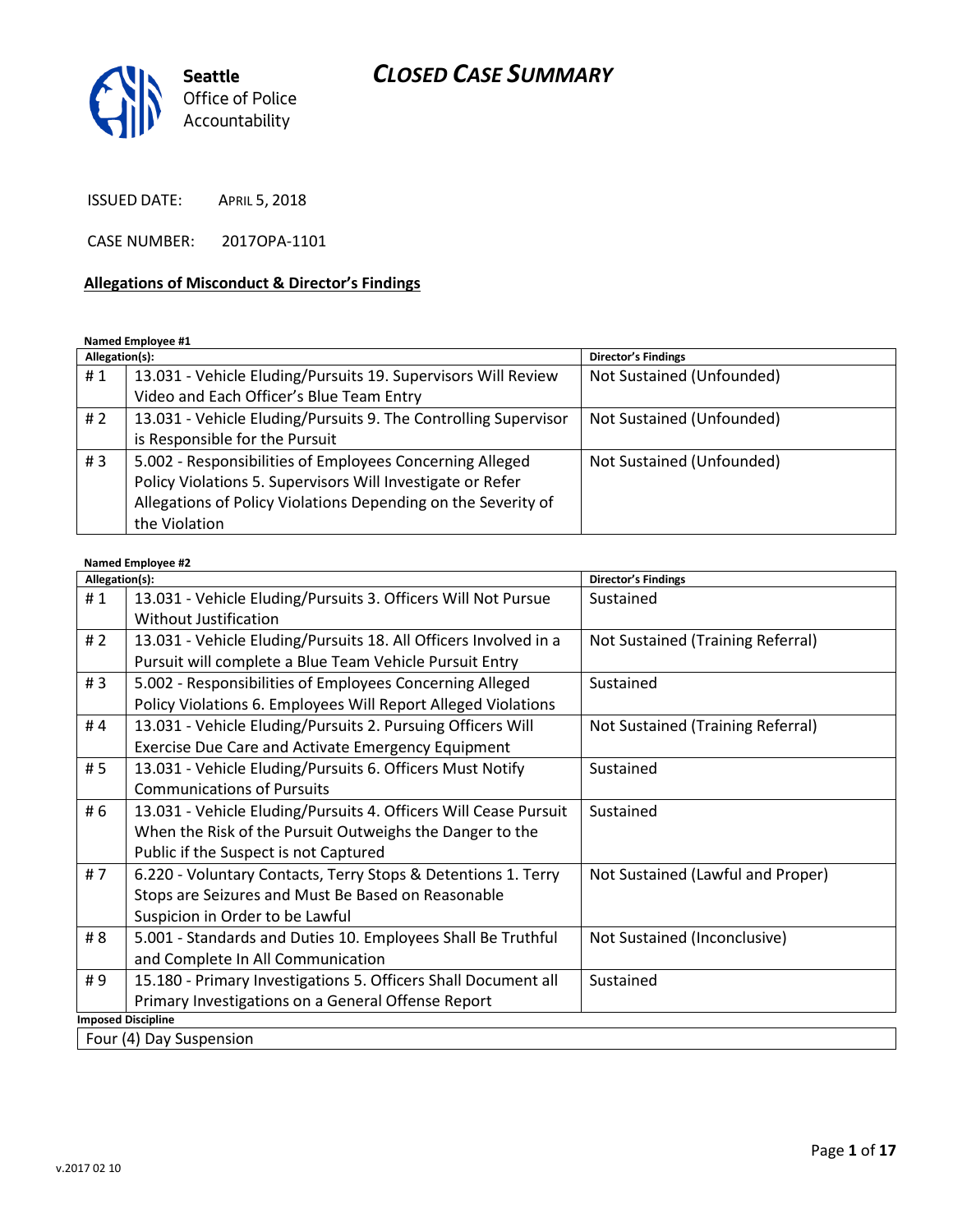

**Seattle** *Office of Police Accountability*

## *CLOSE CASE SUMMARY*

OPA CASE NUMBER: 2017OPA-1101

| <b>Named Employee #3</b>  |                                                                  |                                   |  |  |
|---------------------------|------------------------------------------------------------------|-----------------------------------|--|--|
| Allegation(s):            |                                                                  | <b>Director's Findings</b>        |  |  |
| #1                        | 13.031 - Vehicle Eluding/Pursuits 3. Officers Will Not Pursue    | Sustained                         |  |  |
|                           | Without Justification                                            |                                   |  |  |
| #2                        | 13.031 - Vehicle Eluding/Pursuits 18. All Officers Involved in a | Sustained                         |  |  |
|                           | Pursuit will complete a Blue Team Vehicle Pursuit Entry          |                                   |  |  |
| #3                        | 13.030 - Emergency Vehicle Operations 4. Officers Are            | Not Sustained (Training Referral) |  |  |
|                           | Responsible for the Safe Operation of Their Police Vehicle       |                                   |  |  |
| #4                        | 13.030 - Emergency Vehicle Operations 3. Officers Shall Use      | Not Sustained (Training Referral) |  |  |
|                           | Emergency Lights and Siren for Emergency Response -See RCW       |                                   |  |  |
|                           | 46.61.035                                                        |                                   |  |  |
| # 5                       | 13.030 - Emergency Vehicle Operations 2. Officers May Drive      | Not Sustained (Training Referral) |  |  |
|                           | in an Emergency Response Only When the Need Outweighs            |                                   |  |  |
|                           | the Risk                                                         |                                   |  |  |
| #6                        | 13.031 - Vehicle Eluding/Pursuits 2. Pursuing Officers Will      | Sustained                         |  |  |
|                           | Exercise Due Care and Activate Emergency Equipment               |                                   |  |  |
| #7                        | 13.031 - Vehicle Eluding/Pursuits 6. Officers Must Notify        | Not Sustained (Training Referral) |  |  |
|                           | <b>Communications of Pursuits</b>                                |                                   |  |  |
| # 8                       | 13.031 - Vehicle Eluding/Pursuits 4. Officers Will Cease Pursuit | Sustained                         |  |  |
|                           | When the Risk of the Pursuit Outweighs the Danger to the         |                                   |  |  |
|                           | Public if the Suspect is not Captured                            |                                   |  |  |
| #9                        | 6.220 - Voluntary Contacts, Terry Stops & Detentions 1. Terry    | Not Sustained (Lawful and Proper) |  |  |
|                           | Stops are Seizures and Must Be Based on Reasonable               |                                   |  |  |
|                           | Suspicion in Order to be Lawful                                  |                                   |  |  |
| #10                       | 5.001 - Standards and Duties 10. Employees Shall Be Truthful     | Not Sustained (Inconclusive)      |  |  |
|                           | and Complete In All Communication                                |                                   |  |  |
| #11                       | 15.180 - Primary Investigations 5. Officers Shall Document all   | Not Sustained (Training Referral) |  |  |
|                           | Primary Investigations on a General Offense Report               |                                   |  |  |
| <b>Imposed Discipline</b> |                                                                  |                                   |  |  |
| Two (2) Day Suspension    |                                                                  |                                   |  |  |

#### **Named Employee #4**

| Allegation(s): |                                                                 | <b>Director's Findings</b> |
|----------------|-----------------------------------------------------------------|----------------------------|
| #1             | 13.031 - Vehicle Eluding/Pursuits 19. Supervisors Will Review   | Not Sustained (Unfounded)  |
|                | Video and Each Officer's Blue Team Entry                        |                            |
| #2             | 13.031 - Vehicle Eluding/Pursuits 9. The Controlling Supervisor | Not Sustained (Unfounded)  |
|                | is Responsible for the Pursuit                                  |                            |
| #3             | 5.002 - Responsibilities of Employees Concerning Alleged        | Not Sustained (Unfounded)  |
|                | Policy Violations 5. Supervisors Will Investigate or Refer      |                            |
|                | Allegations of Policy Violations Depending on the Severity of   |                            |
|                | the Violation                                                   |                            |

*This Closed Case Summary (CCS) represents the opinion of the OPA Director regarding the misconduct alleged and therefore sections are written in the first person.*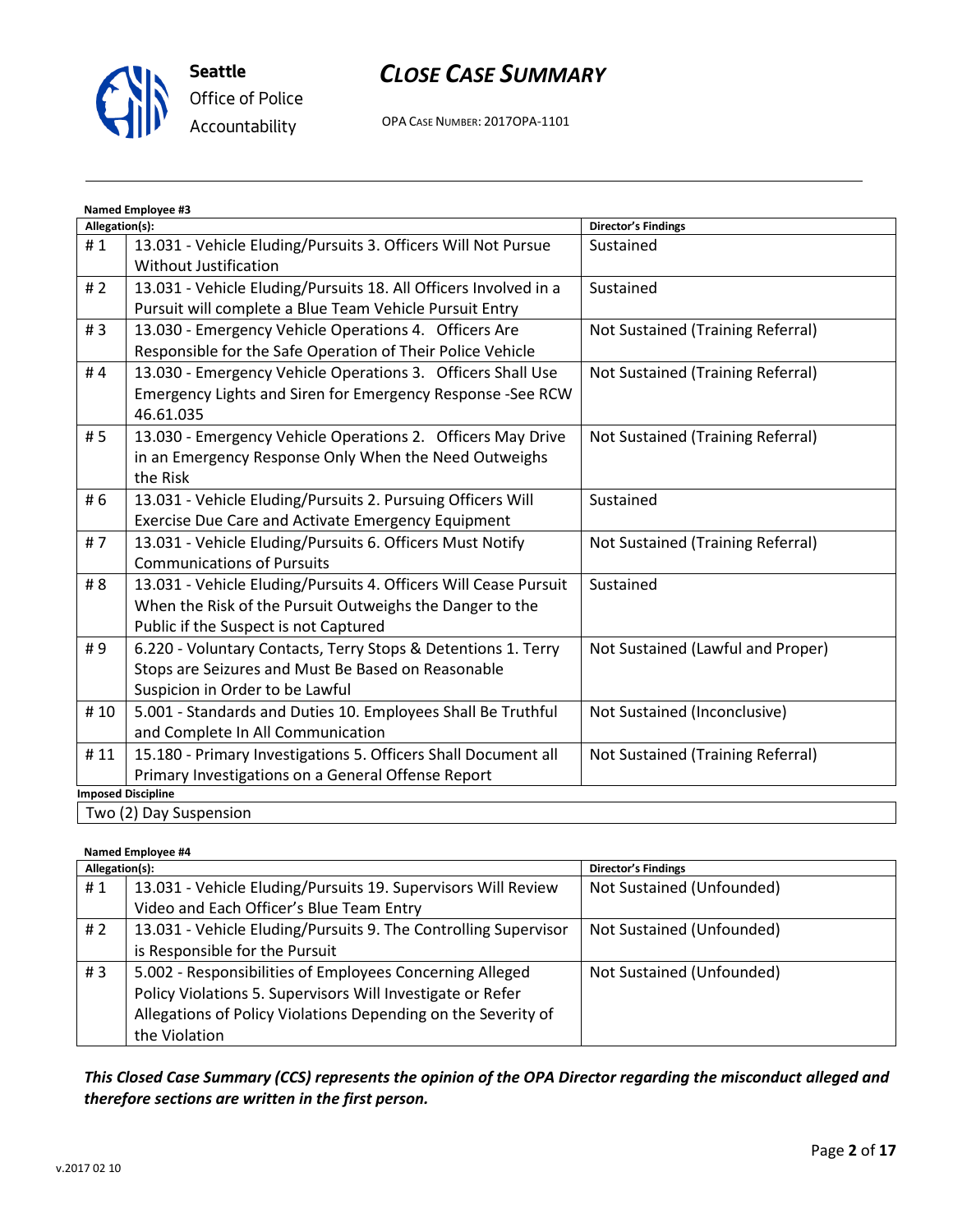

OPA CASE NUMBER: 2017OPA-1101

#### **EXECUTIVE SUMMARY:**

During interviews conducted by the Department's Force Investigation Team, Named Employee #2 and Named Employee #3 disclosed information suggesting that they had engaged in an out of policy vehicle pursuit on the date in question. A review of the officers' In-Car Video and Body Worn Video confirmed this fact. However, neither officer generated any paperwork documenting the pursuit as required by policy. Based on a review of the evidence, OPA also determined that it was possible that Named Employee #2 and Named Employee #3 engaged in dishonesty concerning their actions on this date. Lastly, OPA determined that there was no supervisory review or approval of the pursuit and, as such, the officers' sergeants, Named Employee #1 and Named Employee #4 were also added to this case based on a possible failure to supervise.

#### **ADMINISTRATIVE NOTE:**

At the discipline meeting in this matter, the Named Employees' chain of command raised questions of some of OPA's initial recommendations. First, the chain contended that the violation of policy that concerned the failure to drive with emergency equipment should be sustained against the driver of the vehicle – Named Employee #3, but not against the passenger – Named Employee #2. Based on the chain's reasoning, OPA agreed to reverse this finding for Named Employee #2 and instead recommended that he receive a Training Referral. Second, the chain also asserted that the violation of policy that concerned the failure to notify radio of the nature and scope of the pursuit should be sustained against the passenger – Named Employee #2, but not the driver – Named Employee #3. The chain explained that to ensure safe vehicle operation this responsibility was tasked to the passenger. OPA also agreed to reverse this finding for Named Employee #3 and instead recommended that he receive a Training Referral.

Lastly, the chain disagreed with OPA's recommendation that the dishonesty allegations against both Named Employee #2 and Named Employee #3 be sustained. While the chain shared OPA's concerns regarding the numerous misstatements made by these officers and their material inaccuracies, the chain believed that the evidence was insufficient to prove that they engaged in intentional dishonesty when applying the higher burden of proof. After deliberation, OPA agreed; however, as discussed below, this should not be construed to mean that OPA is any less convinced of the veracity in this instance of Named Employee #2 and Named Employee #3.

#### **STATEMENT OF FACTS:**

The actions of Named Employee #2 (NE#2) and Named Employee #3 (NE#3) during this incident were recorded by their In-Car Video (ICV) and Body Worn Video (BWV) systems. The ICV indicated that they were driving together in the vicinity of West Commodore Way. The officers saw a dark sedan (the "subject car") parked near several RVs to the left of their vehicle. A white male was walking to the rear of the subject car at that time. The officers spotted the car at approximately 02:11:45 hours. Shortly thereafter, the officers made a U-turn so that they were facing the car. They approached the car and shined their spotlight on it illuminating the driver's side. The officers did not stop their vehicle before the car pulled away and the officers followed. Approximately six to seven seconds after beginning to follow the subject car, the officers activated their light bar in an apparent attempt to signal to the driver that he should pull over. The car did not do so and accelerated away.

The officers continued to follow the subject car with both their lights and siren activated. However, shortly thereafter, the officers de-activated their vehicle's emergency equipment. This was the case even though they continued to try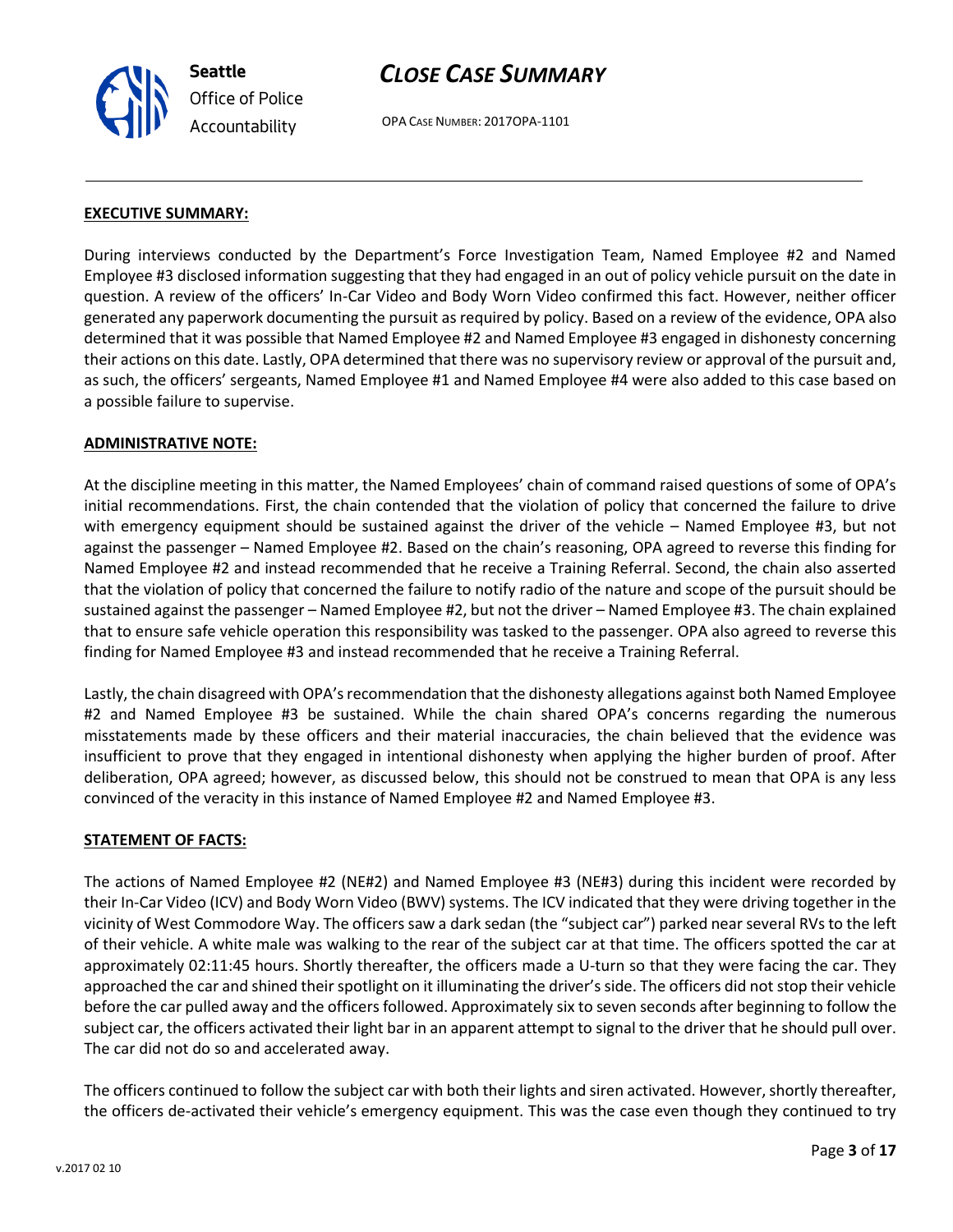

OPA CASE NUMBER: 2017OPA-1101

to keep pace with the subject car at speeds higher than the posted speed limit, followed the car through a red light and a stop sign without stopping or clearing oncoming traffic, twice drove into oncoming lanes of traffic, and trailed the car the wrong way onto the Ballard Bridge.

The officers determined that the subject car was a stolen vehicle approximately 44 seconds into the pursuit. They then made the decision to call the vehicle's description in via the radio. At 02:12:58, NE#2 called in the fact that the vehicle was stolen, their vehicle's and the subject car's direction of travel, the fact that the car was going the wrong way over the Ballard Bridge, and the car's license plate number. At approximately 59 seconds into the pursuit, NE#2 stated over radio: "We initiated a stop and he is eluding, were gonna not pursue." Named Employee #4 (NE#4), who with Named Employee #1 (NE#1) was one of NE#2's and NE#3's supervisors that night, acknowledged NE#2's radio transmission.

NE#2 and NE#3 continued to follow the subject car, but at reduced speeds. They continued to call out the car's direction of travel until they lost sight of it after the car took a left onto NW  $61<sup>st</sup>$  Street. The officers drove through residential streets keeping watch for the subject car. During this time, they discussed their following of the vehicle. NE#3 stated, apparently regarding whether they had engaged in a pursuit: "He kind of like. I think because we didn't like chase after him like necessarily." NE#2 later stated: "Without a pursuit policy. Once he frickin' eludes…what do you do? You have to let a stolen car go…technically." NE#3 responded: "Unless it is a BARK [burglary, arson, robbery, kidnapping] felony."

The officers generated a CAD Call Log at 02:13:37, wherein they referred to their law enforcement activity as a pursuit and indicated that it occurred in the vicinity of the northbound lanes of the Ballard Bridge. They cleared the call and indicated that there would be no report written. The officers added the following in the notes section: "ICV/BWV, Terminated due to policy." However, approximately 16 minutes later, at 02:29:54, another CAD Call Log was generated wherein the officers referred to their law enforcement activity as "suspicious circumstances – suspicious vehicle." They listed the location of the "suspicious circumstances" as 24th Avenue West and West Commodore Way, which was the location that they first saw the subject vehicle. They did write a General Offense Report for this CAD Call Log.

In that report, NE#2 indicated that they had observed the subject car and an individual standing outside of it. The individual was described as a "lookout" who had his "attention focused towards a fenced in parking lot for King County work trucks." NE#2 wrote that they turned around and drove towards the car and, as they were doing so, they saw the subject get inside and drive away at a high rate of speed. NE#2 indicated that they "got close to the vehicle to get the license plate information" and verified that the car was stolen. NE#2 wrote that they "broadcast[ed] the situation on the air and initiated a traffic stop." NE#2 further described that: "The vehicle then drove northbound at a high rate of speed and officers disengaged emergency lights and sirens and slowed down." NE#2 wrote that they lost sight of the vehicle when it turned left onto NW 61<sup>st</sup> Street off of 15<sup>th</sup> Avenue NW.

Aside from generating this report, which was related to a "suspicious circumstances" not a pursuit, NE#2 and NE#3 completed no other documentation concerning this matter, including no Blue Team Vehicle Pursuit Entries.

Two days after this incident, NE#2 and NE#3, as well as two other officers, again came into contact with the subject car. They were notified that a car matching its description was parked in an alley in the Eastlake neighborhood of Seattle. The officers confronted the car and it again attempted to flee. During this incident, NE#2 and another officer together discharged their firearms 27 times at the car and its occupants. This matter (which is currently being investigated by OPA under 2017OPA-1059) was investigated by the Department's Force Investigation Team (FIT).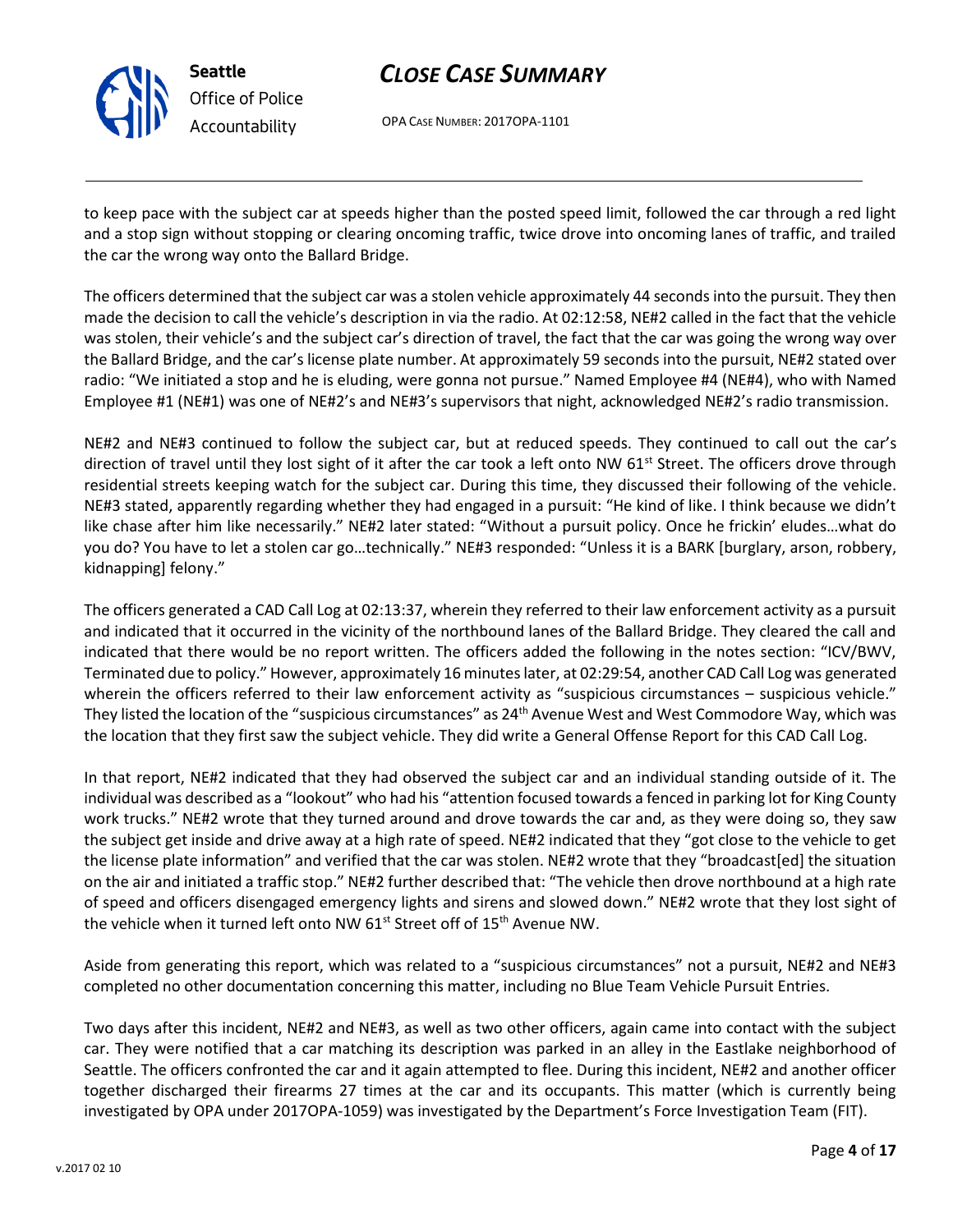



During its investigation, FIT interviewed both NE#2 and NE#3. In his FIT interview, NE#2 described that the subject was standing in a place where they normally did not see people at that time of night, so they turned around to further investigate. When they did so and approached the subject car, the subject sped off at a high rate of speed. NE#2 stated that he and NE#3 caught up with the car and were able to see the license plate. He indicated that they determined that the car was stolen and called that in over the radio. NE#2 said that, as the subject car began to drive northbound over the Ballard Bridge, they activated their emergency lights and siren and attempted to stop the vehicle. He recounted that the vehicle drove off at an even higher rate of speed than before and the officers went over the radio and indicated that they were terminating their pursuit.

During his FIT interview, NE#3 described the subject as looking into a fenced area and appearing "lost" or "confused." NE#3 recounted that NE#2 commented that the individual appeared to be suspicious and they decided to turn around and further investigate. NE#3 stated that when they performed the U-turn and pulled up to the subject car, both he and NE#2 got out of their vehicle; however, the subject car drove away. NE#3 told FIT that he spoke to NE#1 about the incident that night but that their conversation was not very "specific." With regard to this conversation, NE#3 stated that NE#1 "had just asked us, uh… where it had took off to, but that was it."

Given their FIT statements and given the lack of any documentation of the actual pursuit, this investigation was initiated by OPA. During its investigation, OPA interviewed all of the Named Employees. OPA also reviewed the FIT interviews provided by NE#2 and NE#3, the ICV and Body Worn Video, and all of the other documentation relating to this case. This evidence and OPA's findings in this matter are discussed below.

#### **ANALYSIS AND CONCLUSIONS:**

#### **Named Employee #1 - Allegation #1** *13.031 - Vehicle Eluding/Pursuits 19. Supervisors Will Review Video and Each Officer's Blue Team Entry*

SPD Policy 13.031-POL-19 requires that supervisors review video and the Blue Team Vehicle Pursuit Entry for every officer under their supervision that is involved in a pursuit. The policy further sets forth what steps supervisors are required to take during their review and their obligation to forward the completed review to the chain of command for approval.

This allegation was classified against both NE#1 and NE#4 based on the fact that they were supervisors of NE#2 and NE#3 and because there was no supervisory review of NE#2's and NE#3's pursuit in this matter.

NE#1 told OPA that he was not NE#2's and NE#3's direct supervisor and that he was unaware that they had engaged in a pursuit. He contended that he did not hear any radio transmissions that suggested that NE#2 and NE#3 were involved in a pursuit. In addition, there was no evidence that NE#1 ever reviewed the General Offense Report generated by NE#2. Lastly, NE#1 contended that he had no recollection of NE#3 speaking with him concerning his activities that evening. He told OPA that had he engaged in such a conversation with NE#3, he would have required that NE#3 document his actions. NE#3, for his part, said that this conversation was not very "specific," and that they just discussed where the subject car "took off to."

There was no evidence in the record that either NE#2 or NE#3 spoke to NE#4 about their actions and informed him that they had engaged in a pursuit. While NE#4 did respond to NE#2's radio transmission, it was not clear from that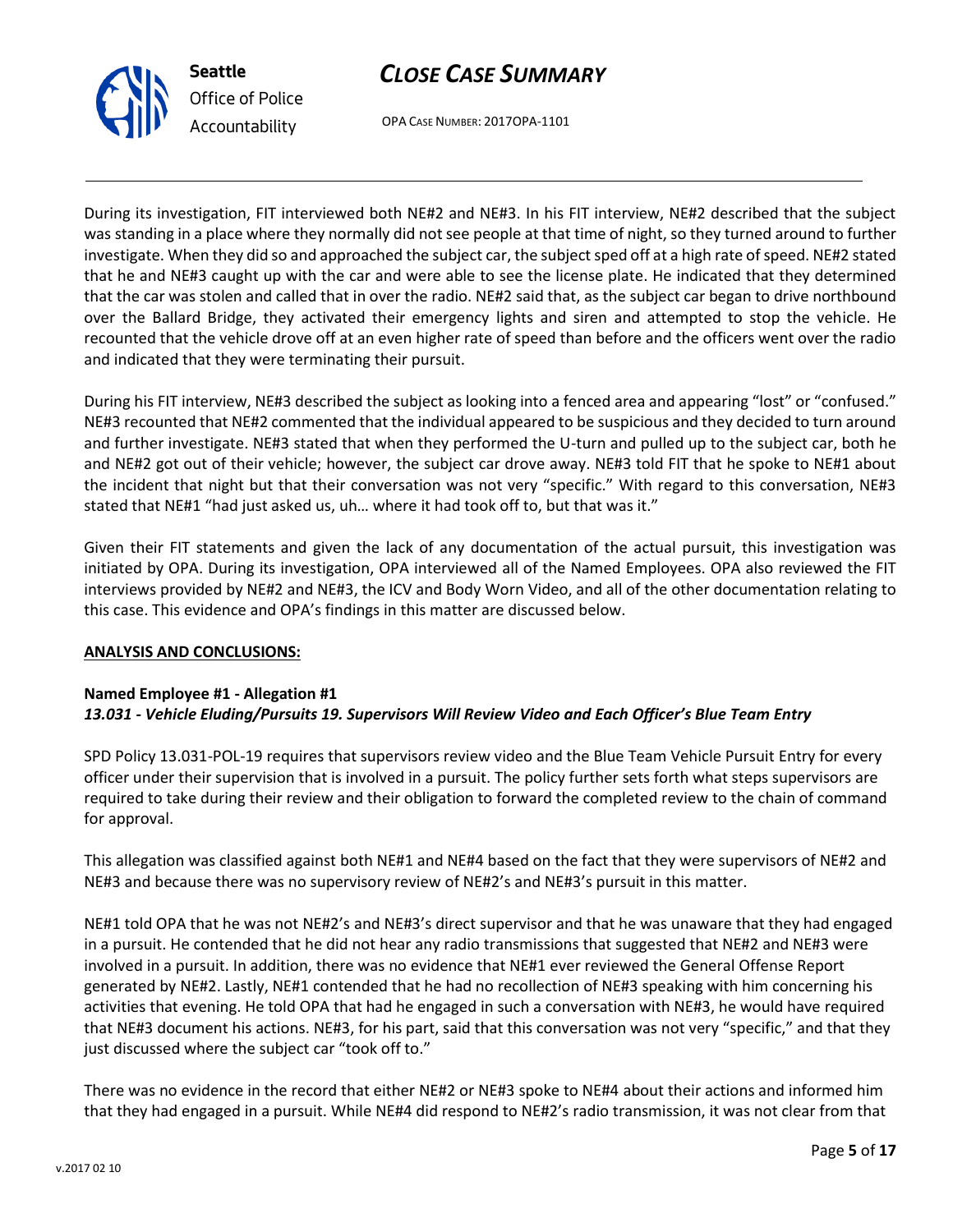

OPA CASE NUMBER: 2017OPA-1101

transmission that the officers had engaged or were presently engaging in a pursuit. Indeed, the radio transmission was worded to suggest the opposite – that no pursuit had occurred.

Accordingly, and applying a preponderance of the evidence standard, I find that there was no supervisory review of the pursuit in this matter because NE#2 and NE#3 never reported that they had engaged in a pursuit or documented the pursuit using a Blue Ream Vehicle Pursuit Entry. As discussed below, both NE#2 and NE#3 even took steps to apparently attempt to conceal the pursuit from their supervisors. Given these facts, NE#1 and NE#4 could not have been expected to review a pursuit of which they were never informed and that was never provided to them for their approval.

For these reasons, I recommend that this allegation be Not Sustained – Unfounded as against both NE#1 and NE#4.

Recommended Finding: **Not Sustained (Unfounded)**

#### **Named Employee #1 - Allegation #2**

### *13.031 - Vehicle Eluding/Pursuits 9. The Controlling Supervisor is Responsible for the Pursuit*

SPD Policy 13.031-POL-9 states that the controlling supervisor is responsible for a pursuit. Here, both NE#1 and NE#4 were supervisors on duty during NE#2's and NE#3's shift. As such, even if NE#1 did not directly supervise these officers, either he or NE#4 would have been responsible for the pursuit had they known that it was occurring.

I find that NE#1 and NE#4 were not aware of the pursuit while it was occurring. Notably, the radio transmission made by NE#2 did not clearly indicate that a pursuit was ongoing. Indeed, it suggested the opposite. As such, NE#1 and NE#4 could not have been responsible for a pursuit that they did not know was occurring.

Accordingly, I recommend that this allegation be Not Sustained – Unfounded as against both NE#1 and NE#4.

## Recommended Finding: **Not Sustained (Unfounded)**

#### **Named Employee #1 - Allegation #3**

## *5.002 - Responsibilities of Employees Concerning Alleged Policy Violations 5. Supervisors Will Investigate or Refer Allegations of Policy Violations Depending on the Severity of the Violation*

SPD Policy 5.002-POL-5 requires that when supervisors become aware of potential policy violations they either investigate those violations or refer them to OPA. As a general matter, allegations of minor misconduct may be investigated by the supervisor, while allegations of serious misconduct must be referred to OPA.

As indicated above, I find, applying a preponderance of the evidence, that NE#1 and NE#4 were not aware that NE#2's and NE#3's conduct in this case violated a host of Department policies. I find that by the time they were aware of the potential misconduct, this matter had already been referred to OPA.

Accordingly, I recommend that this allegation be Not Sustained – Unfounded as against both NE#1 and NE#4.

#### Recommended Finding: **Not Sustained (Unfounded)**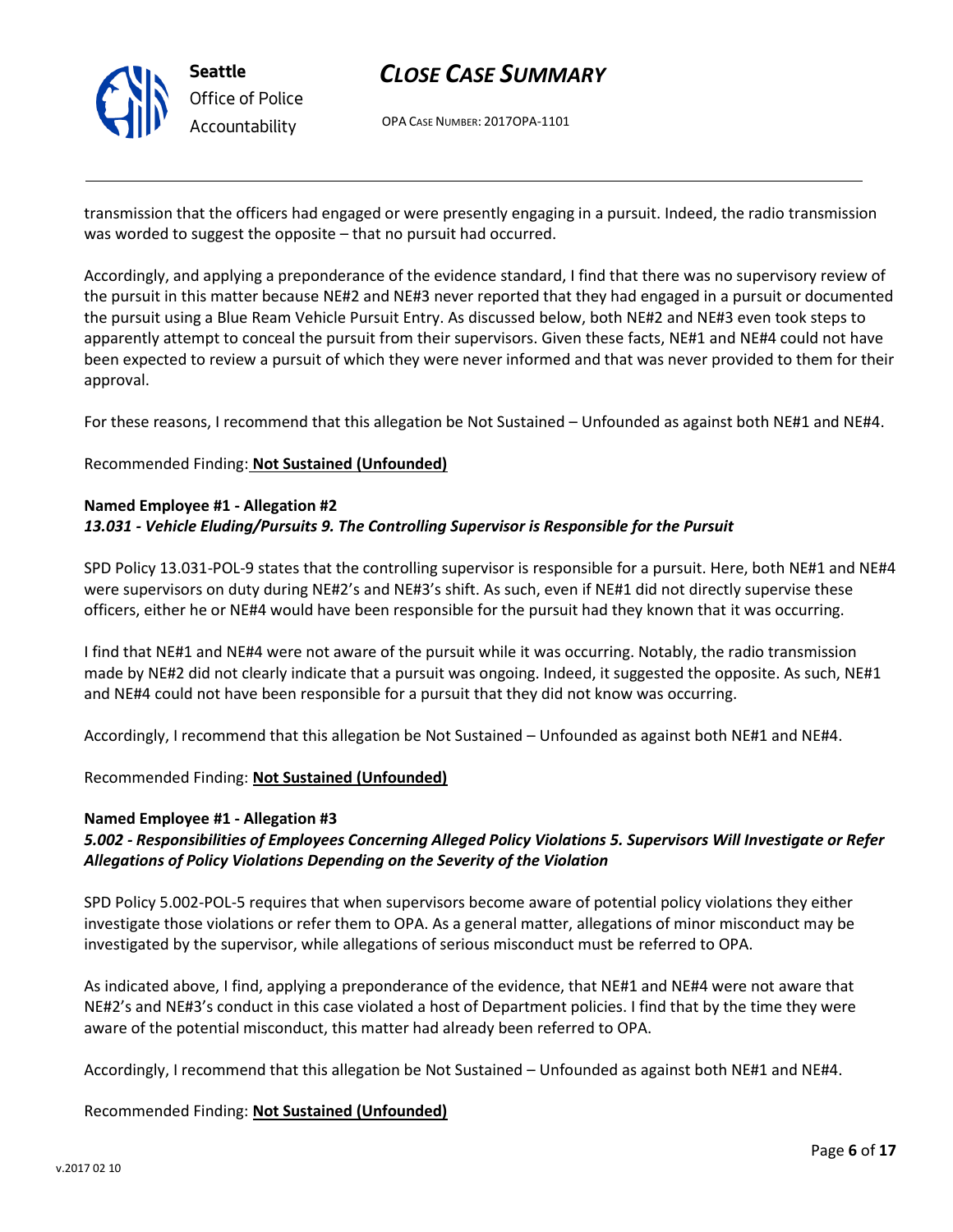

## **Named Employee #2 - Allegation #1** *13.031 - Vehicle Eluding/Pursuits 3. Officers Will Not Pursue Without Justification*

SPD policy 13.031 governs pursuits by SPD employees. The policy defines a pursuit as "when an officer, operating an authorized police vehicle with emergency lights and siren activated, proceeds in an effort to keep pace with and/or immediately apprehend an eluding driver." (SPD Policy 13.031-POL-1.) Eluding is defined as when a driver is given a signal to stop and after a reasonable amount of time to permit the compliance with the signal to stop, the driver either increases speed, takes evasive actions or refuses to stop. (*Id*.)

The policy states that an officer may not engage in a pursuit without justification. (SPD Policy 13.031-POL-3.) The policy further mandates that "[o]fficers will not pursue solely for any of the following: Traffic violations/Civil infractions; Misdemeanors; Gross misdemeanors; Property crimes; the act of eluding alone." (*Id*.)

Here, the officers believed that the subject could be surveying a location to commit a burglary. When they activated their emergency equipment and attempted to pull the subject over and he drove away at high speeds, the subject was eluding under the policy. When they attempted to keep pace with and apprehend the subject, they were involved in a pursuit. Moreover, that they shut their vehicle's emergency equipment off shortly after commencing the pursuit did not end the pursuit. To the contrary, the officers continued to try to keep pace with the subject car at speeds higher than the posted speed limit, followed the car through a red light and a stop sign without stopping or clearing oncoming traffic, twice drove into oncoming lanes of traffic, and trailed the car the wrong way onto the Ballard Bridge.

Notably, the pursuit was commenced due to the subject's failure to pull over when signaled and then the fact that the subject car eluded the officers. This was an impermissible basis upon which to commence and maintain a pursuit.

At their OPA interviews, both NE#2 and NE#3 stated that, at the time of the incident, they did not believe that they had engaged in a pursuit but, after reviewing the policy, they now believed that they had done so inconsistent with policy. First, this appears contrary to what NE#2 and NE#3 discussed in the aftermath of the pursuit while in their vehicle. Notably, during that conversation, NE#2 referenced the pursuit policy and his understanding of its restrictions. Second, ignorance of a policy is not a defense to misconduct.

While NE#3 was the driver, NE#2 was equally involved in the pursuit and made no attempt to convince NE#3 to terminate. Accordingly, I hold them both equally responsible for this violation of policy. For these reasons, I recommend that this allegation be Sustained against both NE#2 and NE#3.

Recommended Finding: **Sustained**

## **Named Employee #2 - Allegation #2**

## *13.031 - Vehicle Eluding/Pursuits 18. All Officers Involved in a Pursuit will complete a Blue Team Vehicle Pursuit Entry*

As discussed below, NE#3, as the driver in the pursuit, was required to complete a Blue Team Vehicle Pursuit Entry. His failure to do so violated policy. The policy states that all officers "involved" in the pursuit must complete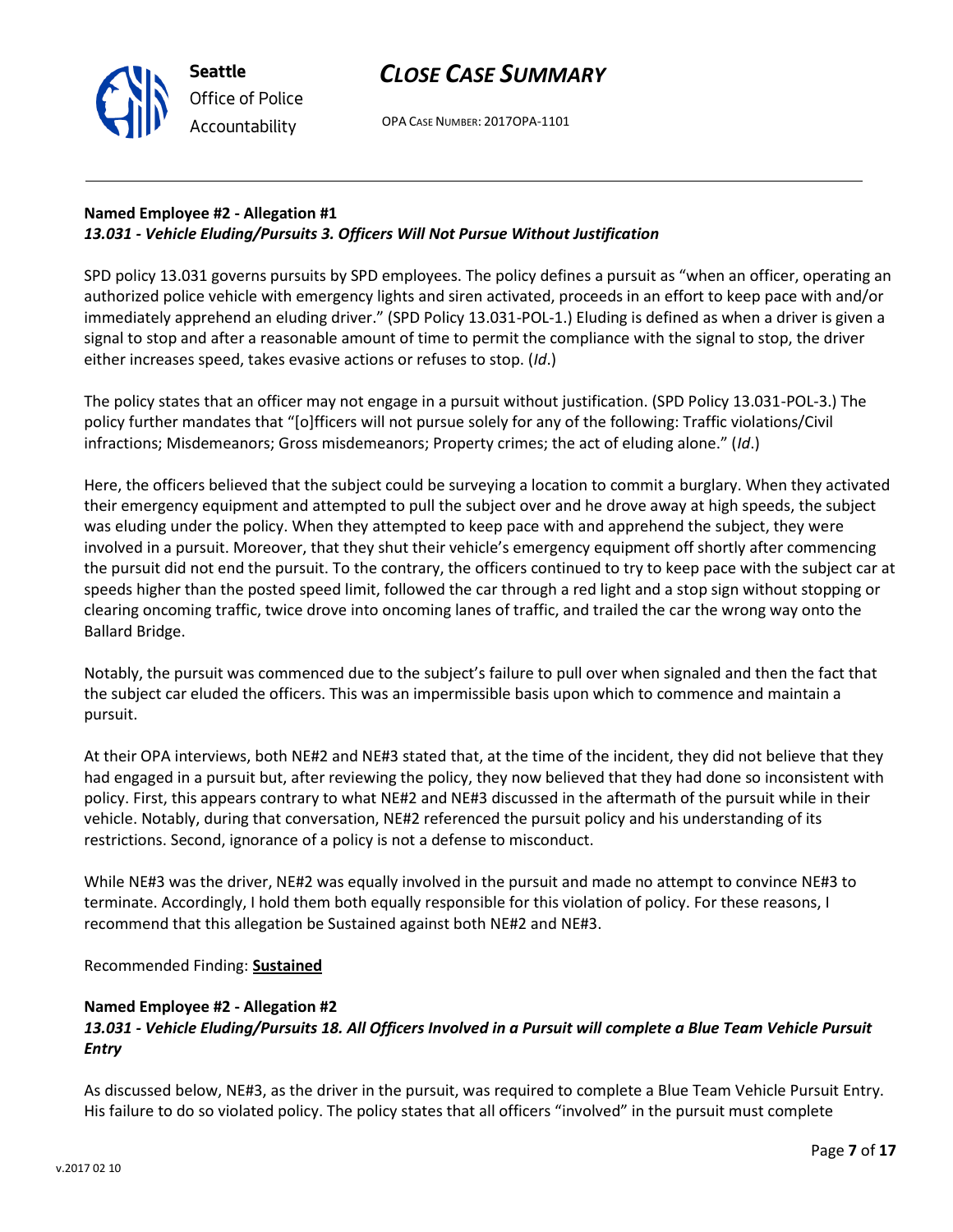

OPA CASE NUMBER: 2017OPA-1101

documentation. Thus, the question here is whether NE#2 was "involved" in the pursuit given his role as the passenger in the vehicle. This language has generally created confusion Department-wide. For this reason, the policy was recently clarified to make clear that passenger officers must generate a witness officer statement.

Accordingly, while NE#2's failure to report was not a clear violation of the previous SPD Policy 13.031-POL-18, it would be in violation of the current iteration. I further note that NE#2 documented his and NE#3's actions – albeit not in a complete, thorough, and accurate manner – in a General Offense Report. This report is addressed below.

For these reasons, I recommend that NE#2 receive a Training Referral instead of a Sustained finding.

• **Training Referral**: NE#2 should receive training from his chain of command concerning the current SPD pursuit policy and, specifically, the requirement that he document his involvement in a pursuit regardless of whether he is the driver or a passenger. This training and any associated counseling should be memorialized in a PAS entry.

Recommended Finding: **Not Sustained (Training Referral)**

#### **Named Employee #2 - Allegation #3**

## *5.002 - Responsibilities of Employees Concerning Alleged Policy Violations 6. Employees Will Report Alleged Violations*

SPD Policy 5.002-POL-6 requires that SPD employees who learn of possible misconduct report that misconduct. Minor misconduct must be reported to a supervisor, while serious misconduct must be referred to both a supervisor and OPA. SPD Policy 5.002-POL-5 defines minor and serious misconduct. An out of policy pursuit is serious misconduct that must have been reported to a supervisor and OPA (I note that SPD currently trains officers that they only need to report to a supervisor *or* OPA, not both).

This case did not come to OPA's attention because NE#2 reported potential misconduct to a supervisor. Instead, OPA did not learn of the fact that NE#3 was the driver and NE#2 the passenger in an out of policy pursuit until the officers' FIT interviews and the subsequent review of ICV and BWV. I find that the fact that this pursuit was out of policy was clear and it should have been apparent to NE#2, regardless of his stated lack of understanding of the policy.

NE#2 was obligated to report violations of policy. Here, he did not do so and, accordingly, I recommend that this allegation be Sustained as against him.

#### Recommended Finding: **Sustained**

### **Named Employee #2 - Allegation #4** *13.031 - Vehicle Eluding/Pursuits 2. Pursuing Officers Will Exercise Due Care and Activate Emergency Equipment*

SPD policy 13.031(2) requires that officers involved in a pursuit "shall drive with due regard for the safety of all persons, and will use both emergency lights and continuous siren."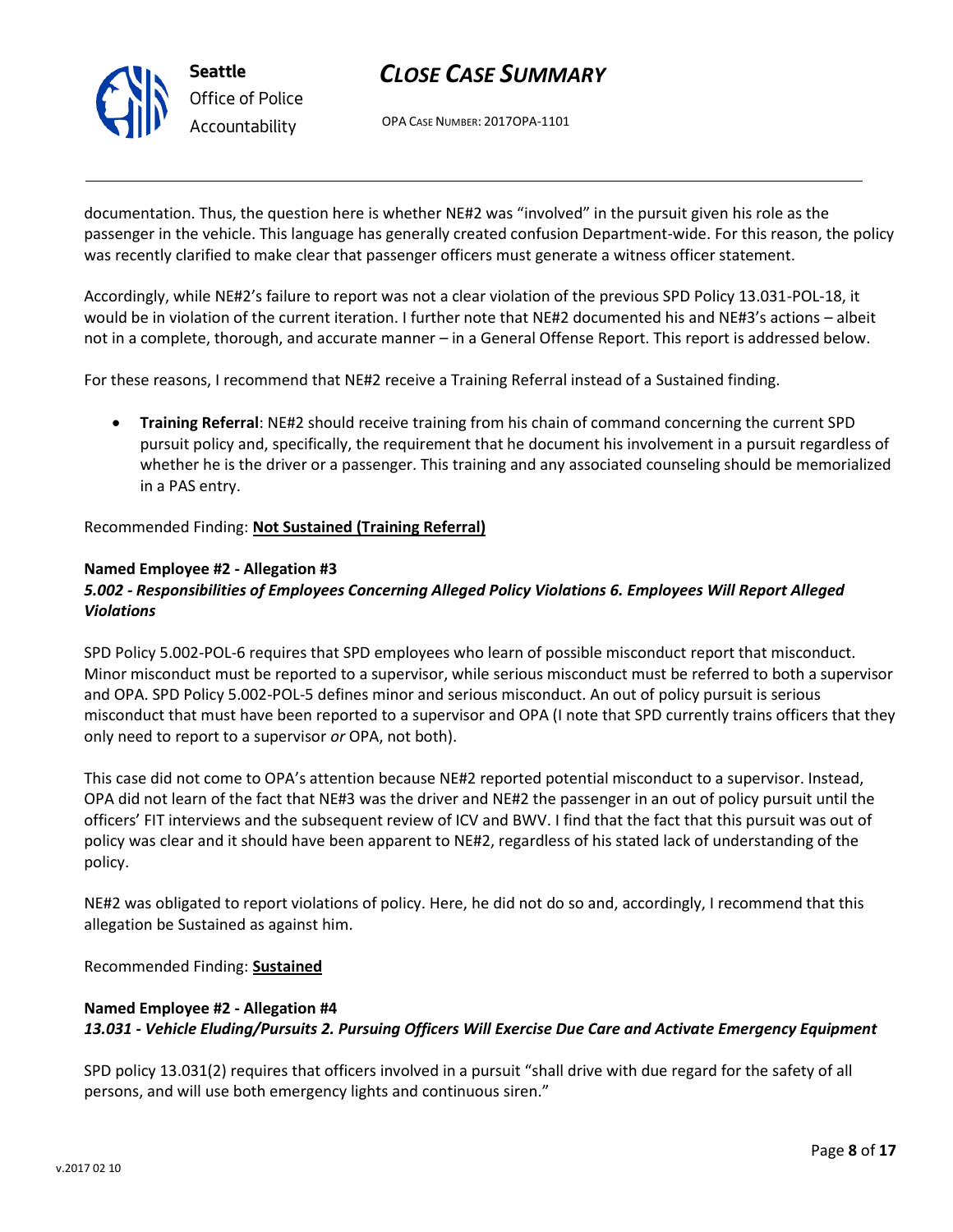

OPA CASE NUMBER: 2017OPA-1101

As discussed below, and as indicated by NE#2's chain of command, it was NE#3's responsibility, as the driver of the vehicle, to exercise due care and activate emergency equipment. Accordingly, I do not recommend that this allegation be sustained as against him. Instead, I recommend that NE#2 receive a Training Referral.

• **Training Referral**: NE#2 should receive re-training concerning the elements of this policy and, specifically, the requirements that officers involved in a pursuit exercise due care and continuously activate their emergency equipment. NE#2 should further be counseled concerning his and NE#3's collective failure to abide by this policy in this instance. This re-training and associated counseling should be memorialized in a PAS entry.

### Recommended Finding: **Not Sustained (Training Referral)**

## **Named Employee #2 - Allegation #5** *13.031 - Vehicle Eluding/Pursuits 6. Officers Must Notify Communications of Pursuits*

SPD Policy 13.031-POL-6 requires that the officers in a pursuit immediately advise the Communications Unit when initiating a pursuit. The policy further sets forth the details that the officers must provide, including the reason, location and direction, description of the subject and vehicle, speed, and traffic conditions. (SPD Policy 13.031-POL-6.)

The officers commenced their pursuit of the vehicle once they turned on their emergency equipment, the subject car failed to pull over, and they continued to pursue the car in an attempt to keep pace and apprehend the subject. However, the officers did not even mention that they were following the subject vehicle until nearly a minute after beginning the pursuit. At that time, they gave the subject car's direction and description. However, they did not provide the reason for the pursuit, their rate of speed, the subject vehicle's rate of speed, or the traffic conditions.

Moreover, the information they did provide via radio was misleading at best. After they had been pursuing the subject car for nearly a minute, NE#2 stated: "We initiated a stop and he is eluding, were gonna not pursue." This gave the impression that the stop had been initiated at that moment, the car had not complied, and that the officers did not pursue. It did not convey the fact that the officers had already been involved in an ongoing pursuit.

As indicated by NE#2's chain of command, the Department expectation is that the passenger officer, not the driver, will be responsible for communicating with dispatch. NE#2 was the passenger and, thus, was ultimately tasked with doing so. His failure to provide accurate and complete information regarding this pursuit was in violation of policy and, as such, I recommend that this allegation be Sustained as against NE#2.

## Recommended Finding: **Sustained**

#### **Named Employee #2 - Allegation #6**

## *13.031 - Vehicle Eluding/Pursuits 4. Officers Will Cease Pursuit When the Risk of the Pursuit Outweighs the Danger to the Public if the Suspect is not Captured*

SPD Policy 13.031-POL-4 states that "officers will cease pursuit when the risk of the pursuit outweighs the danger to the public if the subject is not captured."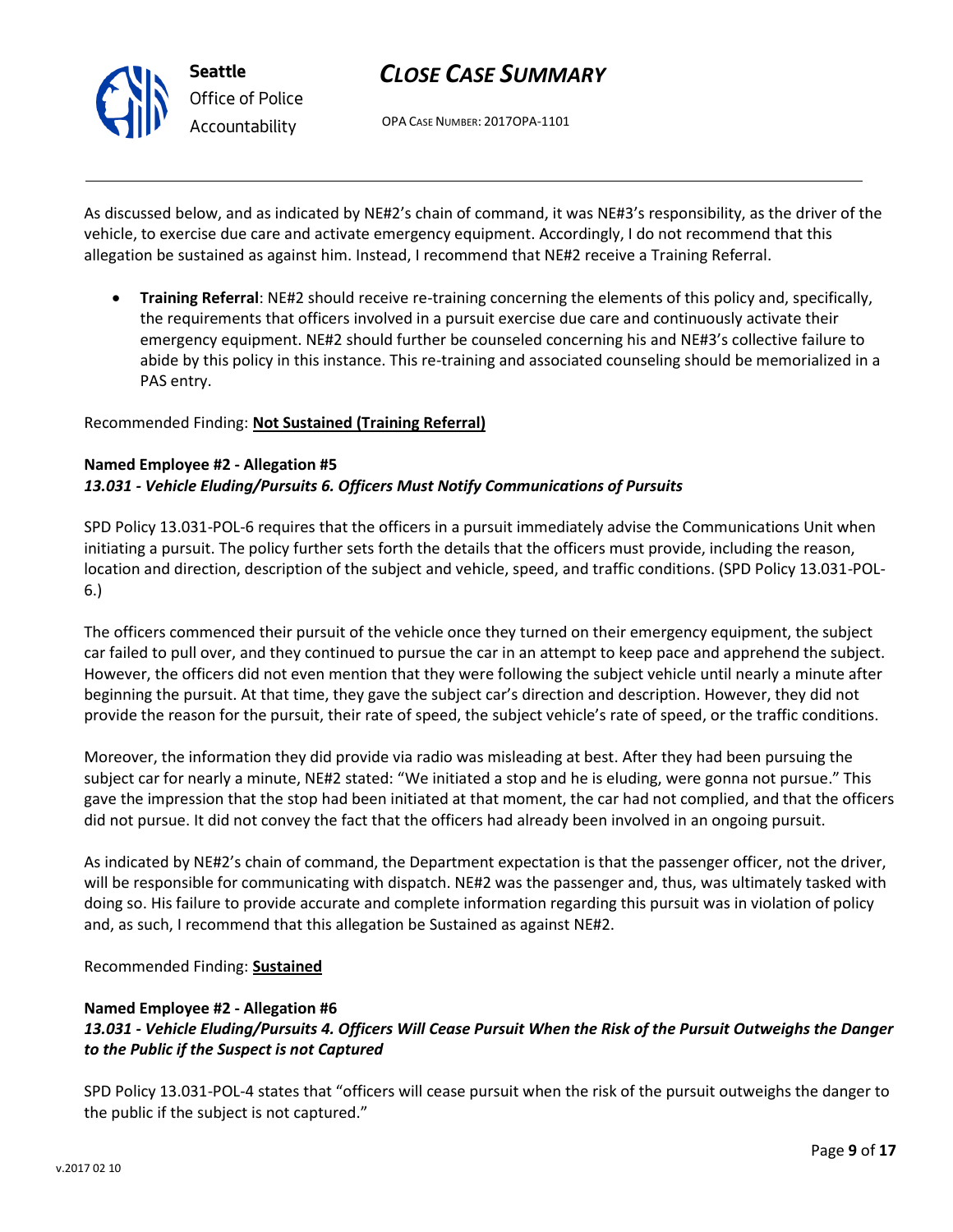



As discussed above, there was no justification for the pursuit in this case. Accordingly, once the subject vehicle began accelerating away from the officers at high speeds, drove through a red light and a stop sign, and traveled through oncoming lanes of traffic, the officers should have ceased the pursuit. This was particularly the case given the risk of harm presented to the public from both the subject's driving and the officers' driving, during which they largely did not have their emergency equipment activated. This risk outweighed any speculative danger to the public if the subject was not caught. Indeed, the officers were unable to articulate any such risk during their interviews relating to this case.

For these reasons, I recommend that this allegation be Sustained.

Recommended Finding: **Sustained**

## **Named Employee #2 - Allegation #7** *6.220 - Voluntary Contacts, Terry Stops & Detentions 1. Terry Stops are Seizures and Must Be Based on Reasonable Suspicion in Order to be Lawful*

SPD Policy 6.220-POL-1 stands for the proposition that Terry stops are seizures of an individual and, as such, must be based on reasonable suspicion in order to be lawful. SPD Policy defines a Terry stop as: "A brief, minimally invasive seizure of a suspect based upon articulable reasonable suspicion in order to investigate possible criminal activity." (SPD Policy 6.220-POL-2(b).) SPD Policy further defines reasonable suspicion as: "Specific, objective, articulable facts, which, taken together with rational inferences, would create a well-founded suspicion that there is a substantial possibility that a subject has engaged, is engaging or is about to engage in criminal conduct." (*Id*.) Whether a Terry stop is reasonable is determined by looking at "the totality of the circumstances, the officer's training and experience, and what the officer knew before the stop." (*Id*.) While "[i]nformation learned during the stop can lead to additional reasonable suspicion or probable cause that a crime has occurred, it "cannot provide the justification for the original stop." (*Id*.)

NE#2 and NE#3 each articulated their belief that the subject was engaged in suspicious activity when they first viewed him. They cited that he was standing in an area that not many people were in at that time of night and that he was looking at a fenced off area. As such, they believed that he could be in the process of attempting a burglary. The officers turned around to conduct further investigation and when they approached the subject car it fled. The officers drove after the subject car until it began to speed away. At that point, the officers activated their emergency equipment and attempted to stop the car.

Arguably, even had the car not sped off, the officers would have been warranted in conducting a Terry stop of the vehicle to further investigate the driver. This was the case as not only were his initial actions suspicious, but his driving away immediately after the officers pulled towards him suggested possible criminality. Regardless, when the car drove away from them, the officers were permitted to stop it for a traffic infraction; namely, speeding.

For these reasons, I find that there was sufficient reasonable suspicion to stop the subject car. As such, I recommend that this allegation be Not Sustained – Lawful and Proper as against both NE#2 and NE#3.

Recommended Finding: **Not Sustained (Lawful and Proper)**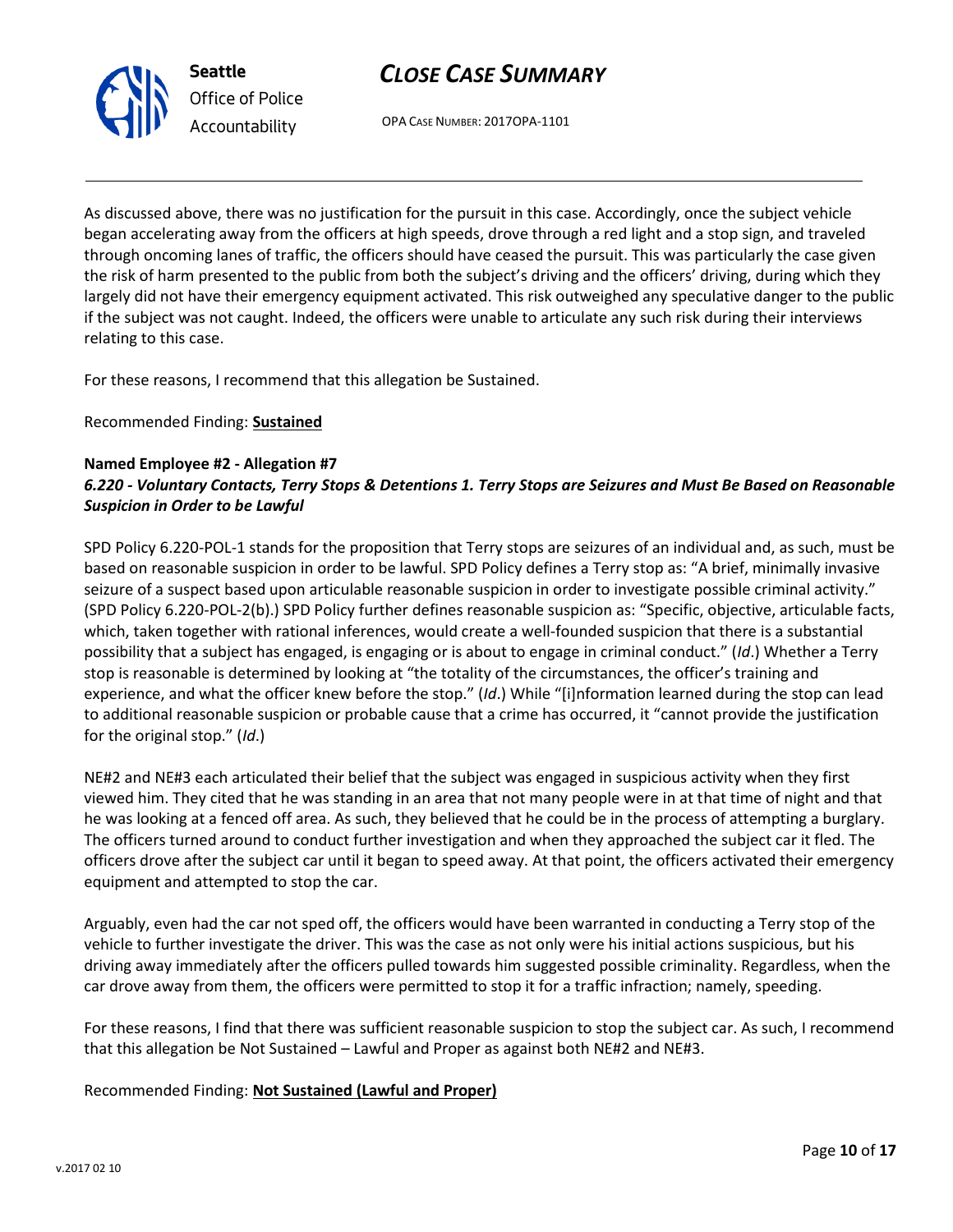

OPA CASE NUMBER: 2017OPA-1101

#### **Named Employee #2 - Allegation #8** *5.001 - Standards and Duties 10. Employees Shall Be Truthful and Complete In All Communication*

SPD Policy 5.001-POL-10 requires that employees be truthful and complete in all communications.

Here, it is alleged that NE#2 was dishonest in a number of respects, which are detailed below.

During his FIT interview, NE#2 told investigators that he had not been involved in a pursuit. However, that assertion was inconsistent with the initial CAD Call Log that he generated, as well as with the ICV. Moreover, he later admitted at his OPA interview that realized after the fact that he had been in a pursuit.

At his OPA interview, NE#2 claimed that NE#3 initiated the vehicle's emergency equipment twice: the first time when the vehicle initially pulled out from the lot; and the second time right before the car drove through a red light. This recounting of a second occasion during which NE#3 activated emergency equipment was inconsistent with the ICV. Moreover, it was inconsistent with NE#2's radio transmissions, his General Offense Report, and his FIT interview, wherein he only discussed the non-existent second activation.

NE#2 additionally provided misleading information during his radio transmission concerning the vehicle. At that time, he stated that: "We initiated a stop and he is eluding, were gonna not pursue." However, at the time this statement was made, the officers had already been pursuing. Notably, even NE#3 ultimately admitted to OPA that this statement was inaccurate.

Moreover, in the first CAD Call Log generated by the officers, they indicated that they had engaged in a pursuit in the vicinity of the Ballard Bridge. However, as discussed above, the pursuit actually began well prior to that point. By wording the CAD Call Log as such, the officers made it seem as if they had initiated a stop in the vicinity of the Ballard Bridge, the subject car had failed to pull over and sped off, and that they did not pursue and called in the description and direction of travel of the car. This was inconsistent with the objective evidence.

Further, as discussed below, NE#2's General Offense Report was inaccurate for the same reasons. Most notably, the statements that the officers "broadcast[ed] the situation on the air and initiated a traffic stop" and that the "vehicle then drove northbound at a high rate of speed and officers disengaged emergency lights and sirens and slowed down" were demonstrably false.

Lastly, at his OPA interview, NE#2 stated that, at the time of the incident, he did not believe that they had engaged in a pursuit but, after reviewing the policy, he now believed that they had done so inconsistent with policy. However, NE#2's contention that he was unfamiliar with the policy was inconsistent with the conversation he had with NE#3 immediately after the pursuit, wherein he referenced the pursuit policy and his understanding of its restrictions. NE#2 also stated at his OPA interview that he knew now that officers could only pursue for "BARK felonies," but that he did not know this at the time of the incident. However, the officers' ICV captured NE#3 conveying this exact information to NE#2 immediately after the pursuit. However, they still did not properly document or report their conduct.

Standing alone, none of above may rise to the level of dishonesty; however, when viewed collectively and in concert with the radio broadcasts, the CAD Call Logs, the General Offense Report, and the officers' interviews, these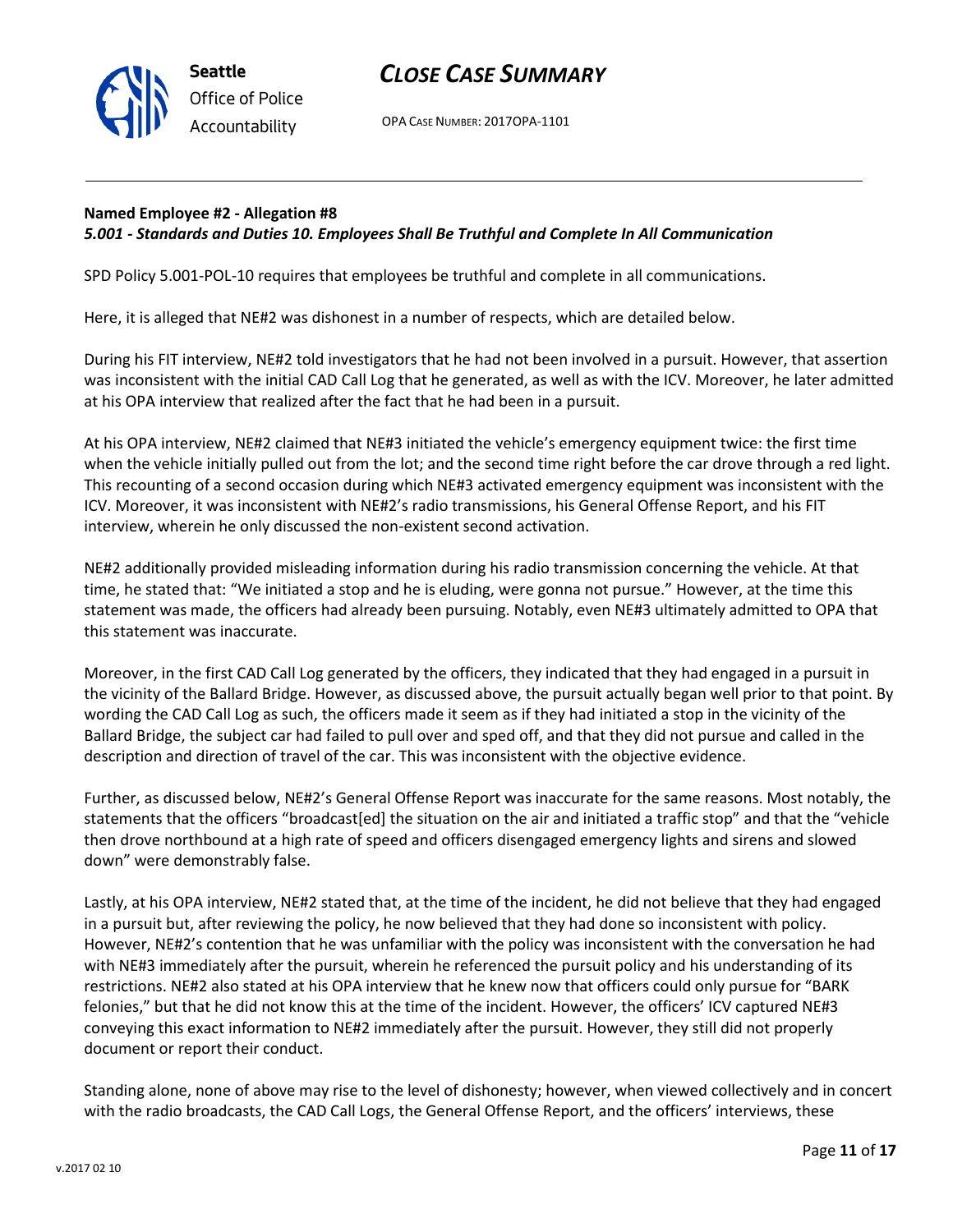



inaccuracies and misstatements cause me significant concern and lead me to doubt NE#2's veracity. Indeed, I believe it very possible that these were deliberate misrepresentations of material facts that were meant to conceal that the officers engaged in an out of policy pursuit. That being said, given the quantum of proof required to establish this allegation, I find that there is insufficient support in the record to prove that he engaged in intentional dishonesty. This should not be construed to suggest that I believe that he was not dishonest, but merely that the higher burden of proof cannot be satisfied. For these reasons, I recommend that this allegation be Not Sustained – Inconclusive.

## Recommended Finding: **Not Sustained (Inconclusive)**

## **Named Employee #2 - Allegation #9**

*15.180 - Primary Investigations 5. Officers Shall Document all Primary Investigations on a General Offense Report*

SPD Policy 15.180-POL-5 requires that officers document all primary investigations on a General Offense Report. It further requires that such reports be complete, thorough and accurate. (SPD Policy 15.180-POL-5.)

As discussed above, NE#2 did not complete a Blue Team Vehicle Pursuit Entry. He did complete a General Offense Report. However, this report was not a complete, thorough, and accurate record of his and NE#3's conduct on that evening.

First, NE#2 failed to note in the General Offense Report that he engaged in a pursuit. Instead, the General Offense Report couched their actions as trying to initiate a traffic stop, the vehicle speeding away, and the officers properly declining to pursue. This was, at best, misleading and, at worst, a deliberately dishonest attempt to paint their actions as being consistent with policy.

Second, NE#2's statement that the officers "broadcast[ed] the situation on the air and initiated a traffic stop" was inaccurate. The ICV is clear that this did not occur as NE#2 described. Instead, the officers initiated the traffic stop by activating their emergency equipment six to seven seconds after they began to follow the subject car. The officers did not provide an update over radio concerning the vehicle until nearly a minute later and after they had already deactivated their emergency equipment. They did not attempt to initiate a traffic stop at this time as the vehicle was well ahead of them and they did not turn on their lights and siren.

Third, NE#2 was similarly inaccurate when he wrote that the "vehicle then drove northbound at a high rate of speed and officers disengaged emergency lights and sirens and slowed down." Again, as discussed above, this did not occur as NE#2 described.

When read in conjunction with the two CAD Call Logs, the radio transmissions, and the officers' interviews, the language of the General Offense Report indicates an attempt to cover up the fact that the officers engaged in an out of policy pursuit. I find that these misstatements, misrepresentations, and inaccuracies violated policy.

For these reasons, I recommend that this allegation be Sustained.

#### Recommended Finding: **Sustained**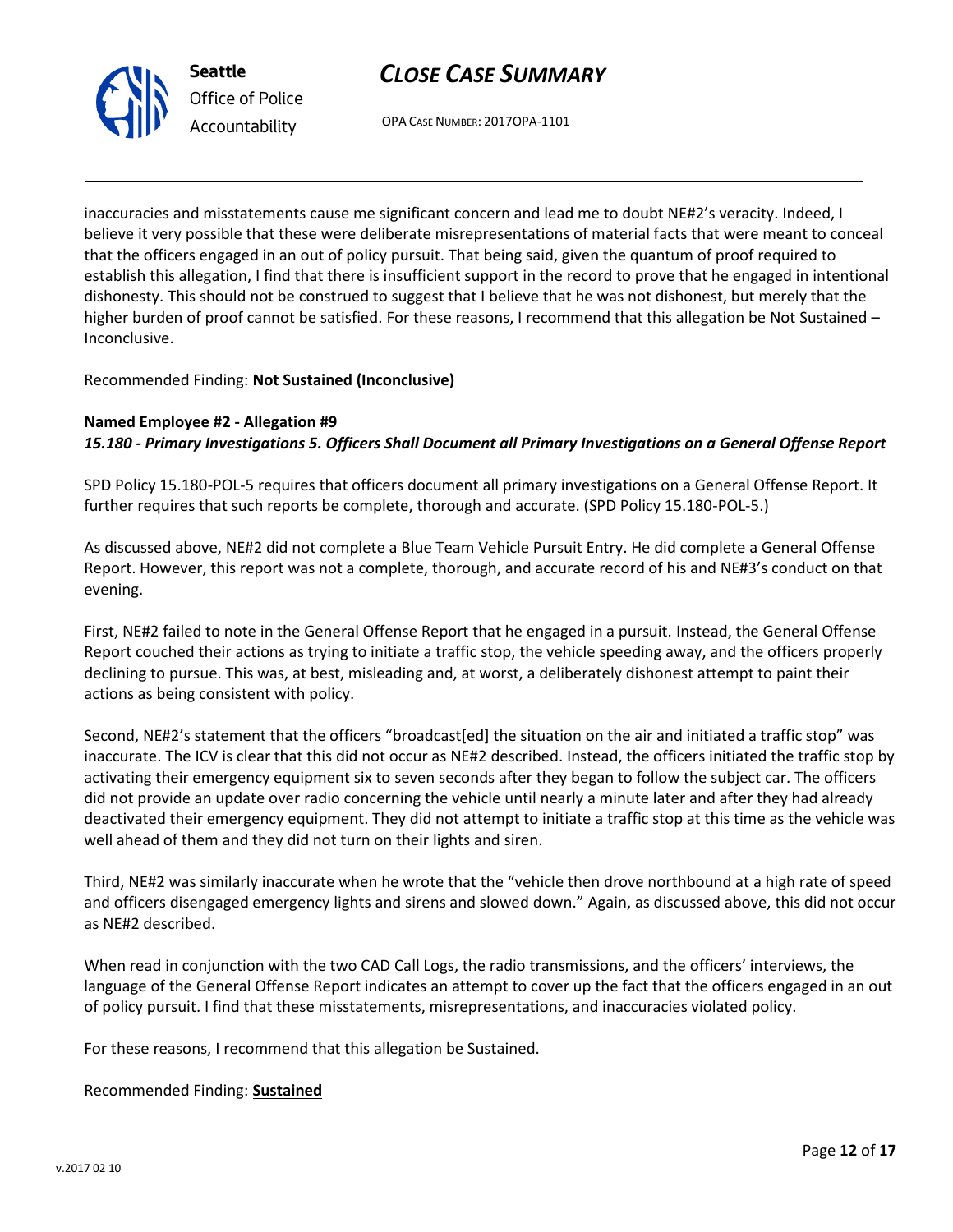

OPA CASE NUMBER: 2017OPA-1101

### **Named Employee #3 - Allegation #1** *13.031 - Vehicle Eluding/Pursuits 3. Officers Will Not Pursue Without Justification*

For the same reasons as stated above (*see* Named Employee #2, Allegation #1), I recommend that this allegation be Sustained.

Recommended Finding: **Sustained**

## **Named Employee #3 - Allegation #2**

## *13.031 - Vehicle Eluding/Pursuits 18. All Officers Involved in a Pursuit will complete a Blue Team Vehicle Pursuit Entry*

SPD Policy 13.031-POL-18 requires that all officers involved in a pursuit will complete a Blue Team Vehicle Pursuit Entry. While this policy was arguably unclear as to whether a passenger or witness officer was required to complete a Vehicle Pursuit Entry, it is unambiguous that a driver involved in a pursuit must complete such documentation.

Here, it is clear that NE#3 was the driver in a pursuit. As such, he was required to complete a Vehicle Pursuit Entry. His failure to do so in this case violated policy. As such, I recommend that this allegation be Sustained.

Recommended Finding**: Sustained**

### **Named Employee #3 - Allegation #3** *13.030 - Emergency Vehicle Operations 4. Officers Are Responsible for the Safe Operation of Their Police Vehicle*

SPD Policy 13.030-POL-4 states that "officers are responsible for the safe operation of their policy vehicle." This policy further sets forth that: "Officers shall not be relieved of the obligation to drive with due regard for the safety of all persons. Officer shall drive no faster than reasonably necessary to safely arrive at the scene." (SPD Policy 13.030-POL-4.)

While NE#3 engaged in a pursuit for approximately one minute, he only kept his vehicle's emergency equipment activated for a matter of seconds. However, after the lights and siren were deactivated, NE#3 continued to try to keep pace with the subject car at speeds higher than the posted speed limit, followed the car through a red light and a stop sign without stopping or clearing oncoming traffic, twice drove into oncoming lanes of traffic, and trailed the car the wrong way onto the Ballard Bridge. This vehicle operation, without emergency equipment activated, was unsafe and contrary to policy. However, I find that, under the circumstances of this case, NE#3's conduct is better captured under SPD Policy 13.031 than this policy. Moreover, I recommend that the allegations arising under SPD Policy 13.030-POL-4 be Sustained. As such, I recommend here that NE#3 receive the below Training Referral.

• **Training Referral**: NE#3 should receive re-training concerning the elements of SPD Policy 13.030, as well as the revised SPD Policy 13.031. He should be counseled concerning the Department's expectation that he engages in safe vehicle operations in the future, including that he uses his emergency equipment and that he terminates vehicle operations when appropriate and where safety considerations compel such action. This re-training and associated counseling should be memorialized in a PAS entry.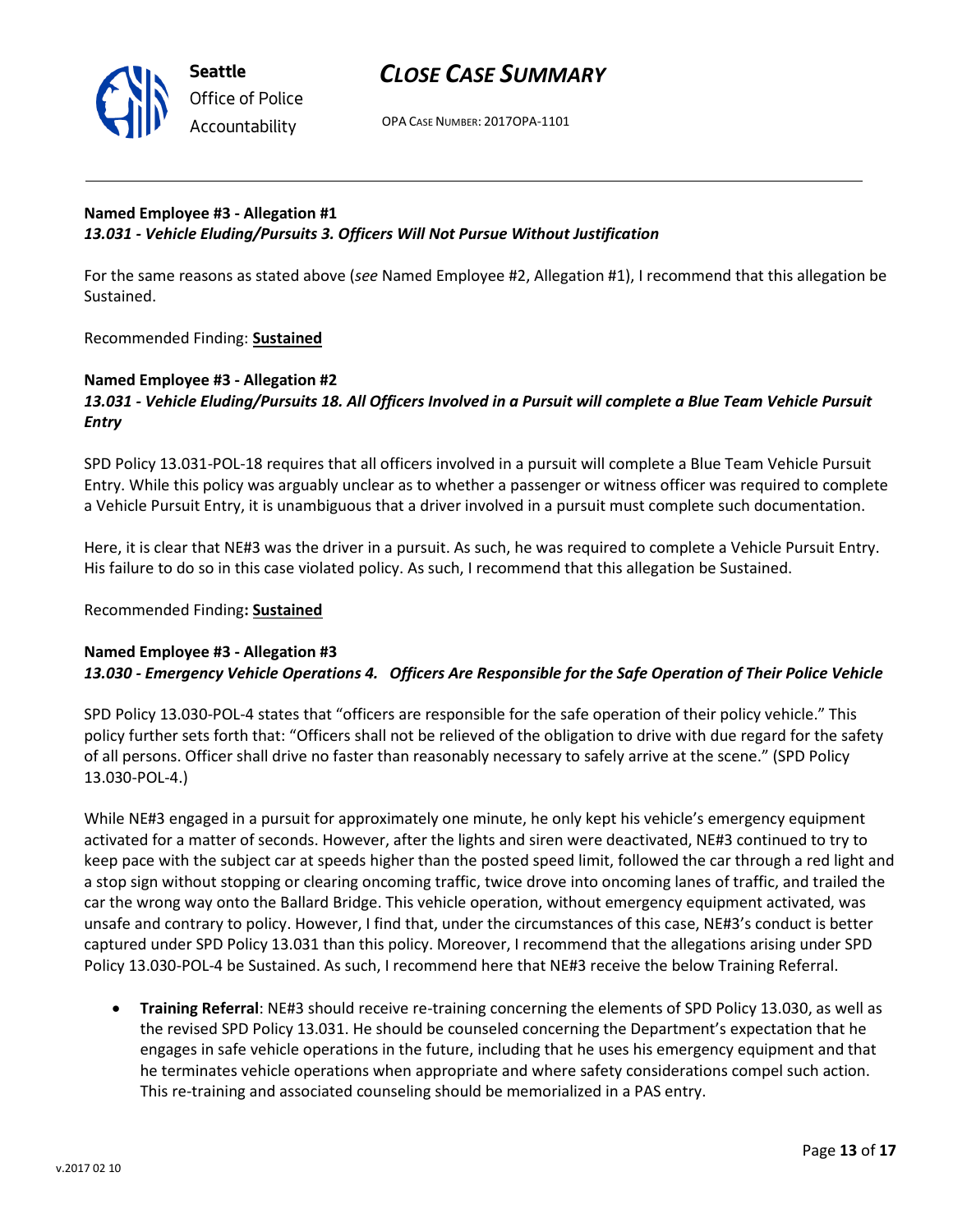

OPA CASE NUMBER: 2017OPA-1101

#### Recommended Finding: **Not Sustained (Training Referral)**

#### **Named Employee #3 - Allegation #4** *13.030 - Emergency Vehicle Operations 3. Officers Shall Use Emergency Lights and Siren for Emergency Response -See RCW 46.61.035*

SPD Policy 13.030-POL-3 requires that officers use emergency lights and siren when driving in an emergency response. An emergency response is defined as: "When an officer operates an authorized police vehicle in a manner that is substantially outside of a normal traffic pattern." (SPD Policy 13.030-POL-3.)

Given that I already find that NE#3's failure to keep his emergency lights and siren activated during the pursuit violated policy and recommended that allegation be Sustained, I find it unnecessary to also sustain this allegation. Moreover, I find that SPD Policy 13.031, which governs pursuits, is applicable to this case, not SPD Policy 13.030, which governs emergency vehicle operations.

That being said, I recommend that NE#1 receive a Training Referral and refer to the Training Referral set forth above. (*See* Named Employee #3, Allegation #4.)

#### Recommended Finding: **Not Sustained (Training Referral)**

#### **Named Employee #3 - Allegation #5** *13.030 - Emergency Vehicle Operations 2. Officers May Drive in an Emergency Response Only When the Need Outweighs the Risk*

SPD Policy 13.030-POL-2 states that officers may drive in an emergency response only when the need outweighs the risk. The policy further states that: "The preservation of life is the highest priority." (SPD Policy 13.030-POL-2).

As discussed in the context of the pursuit, I find that the need to engage in the pursuit to apprehend the subject was outweighed by the risk of harm to the public. This was particularly the case given that the subject was suspected of, at most a commercial burglary, and was being pursued for traffic violations and eluding. I find that this conduct was already captured by other Sustained findings (*see*, *e.g.*, Named Employee #2; Allegation #6; Named Employee #3, Allegation #8), and that it is unnecessary to also sustain this allegation. Instead, I recommend that NE#3 receive a Training Referral and refer to the Training Referral set forth above. (*See* Named Employee #3, Allegation #4.)

Recommended Finding: **Not Sustained (Training Referral)**

#### **Named Employee #3 - Allegation #6**

#### *13.031 - Vehicle Eluding/Pursuits 2. Pursuing Officers Will Exercise Due Care and Activate Emergency Equipment*

SPD policy 13.031(2) requires that officers involved in a pursuit "shall drive with due regard for the safety of all persons, and will use both emergency lights and continuous siren."

The officers initiated a pursuit when they activated their emergency equipment in an attempt to signal the subject car to pull over, the subject car did not do so and eluded them, and the officers attempted to keep pace. However,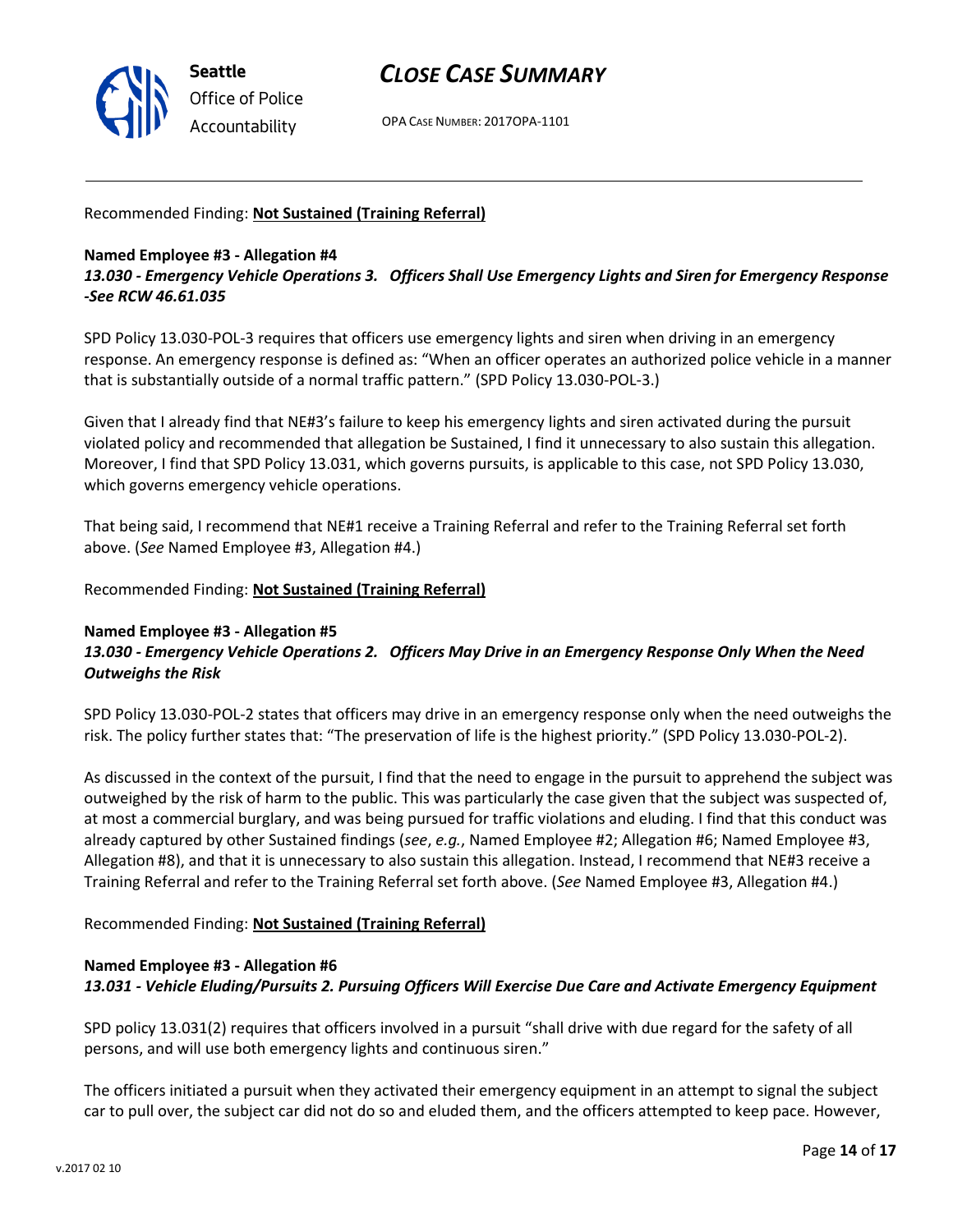



16 seconds after beginning to follow the subject car and nine seconds after turning on their lights and siren, NE#3 de-activated their emergency equipment. NE#3 did not reactivate their lights and siren, even though they continued to pursue the subject car. Indeed, without using their emergency equipment, NE#3 continued to try to keep pace with the subject car at speeds higher than the posted speed limit, followed the car through a red light and a stop sign without stopping or clearing oncoming traffic, twice drove into oncoming lanes of traffic, and trailed the car the wrong way onto the Ballard Bridge.

The failure to keep their emergency equipment activated during the entirety of the pursuit was in violation of policy. As such, I recommend that this finding be Sustained as against NE#3.

Recommended Finding: **Sustained**

## **Named Employee #3 - Allegation #7** *13.031 - Vehicle Eluding/Pursuits 6. Officers Must Notify Communications of Pursuits*

As the driver, NE#3 was not expected to be responsible for notifying communications of the nature and scope of the pursuit. That obligation fell to the passenger, NE#2. However, I find NE#3's failure to correct NE#2's obvious misstatements and inaccuracies in his radio transmissions to have been contrary to the Department's expectations.

That being said, I recommend that NE#3 receive a training referral, rather than a Sustained finding.

• **Training Referral**: NE#3 should receive re-training on the elements of this policy and, specifically, the requirement that officers involved in a pursuit notify communications and provide the required information concerning the nature and scope of the pursuit. Moreover, NE#3 should be counseled concerning his and NE#2's failure to do so in this case, as well as his inaction concerning the clear and material inaccuracies in NE#2's radio transmissions and reporting. This re-training and associated counseling should be memorialized in a PAS entry.

## Recommended Finding: **Not Sustained (Training Referral)**

## **Named Employee #3 - Allegation #8**

*13.031 - Vehicle Eluding/Pursuits 4. Officers Will Cease Pursuit When the Risk of the Pursuit Outweighs the Danger to the Public if the Suspect is not Captured*

For the same reasons as set forth above (*see* Named Employee #2, Allegation #6), I recommend that this allegation be Sustained.

Recommended Finding: **Sustained**

#### **Named Employee #3 - Allegation #9**

*6.220 - Voluntary Contacts, Terry Stops & Detentions 1. Terry Stops are Seizures and Must Be Based on Reasonable Suspicion in Order to be Lawful*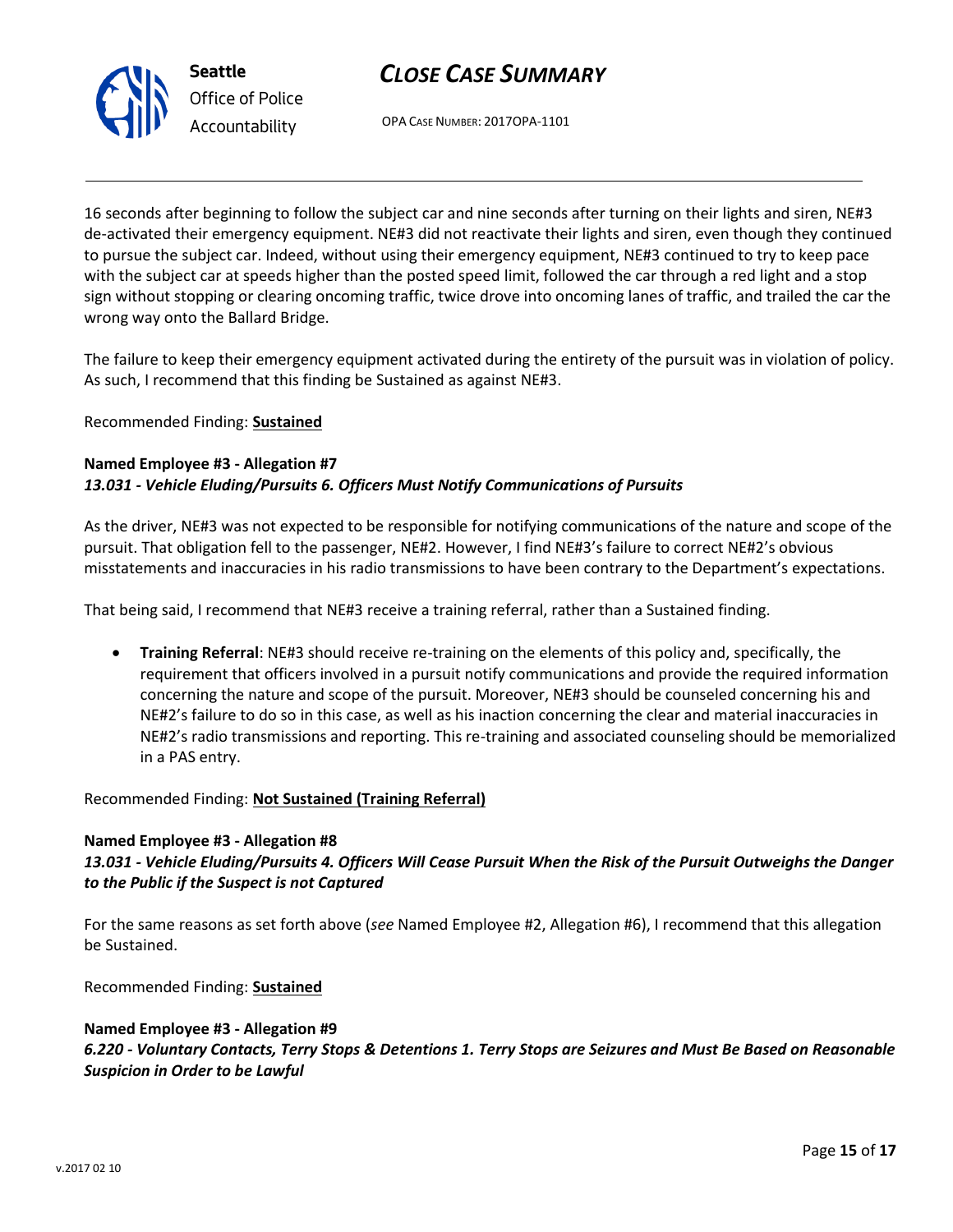

OPA CASE NUMBER: 2017OPA-1101

For the same reasons as stated above (*see* Named Employee #2, Allegation #7), I recommend that this allegation be Not Sustained – Lawful and Proper.

Recommended Finding: **Not Sustained (Lawful and Proper)**

## **Named Employee #3 - Allegation #10** *5.001 - Standards and Duties 10. Employees Shall Be Truthful and Complete In All Communication*

As with NE#2 (*see* Named Employee #2, Allegation #8), NE#3 was also alleged to have engaged in potential dishonesty concerning this incident.

At his OPA interview, NE#3, like NE#2, stated that he was unaware of the specifics of the pursuit policy prior to the incident and that he did not know at the time that he was in a pursuit. However, I believe this to be contradicted by his conversation with NE#1 wherein he discussed his understanding that pursuits were only appropriate for a "BARK felony." Moreover, this understanding was inconsistent with the radio transmissions and the initial CAD Call Log generated by the officers. There, the officers made clear their understanding that they could not pursue the subject car under policy (the officers specifically indicated: "We initiated a stop and he is eluding, were gonna not pursue"; and "ICV/BWV, Terminated due to policy").

In addition, NE#3's statement to both OPA and FIT that, when he first approached the subject car, both he and NE#2 got out of the vehicle and gave verbal orders to the subject is plainly inconsistent with the ICV and never occurred.

Further, during his OPA interview, NE#3 agreed that NE#2's radio transmissions were inaccurate; however, he made no attempt to correct what NE#2 said and did not report those inaccuracies to anyone, including a supervisor.

Moreover, as discussed in the context of NE#1, in the first CAD Call Log generated by the officers, they indicated that they had engaged in a pursuit in the vicinity of the Ballard Bridge. However, as discussed above, the pursuit actually began well prior to that point. By wording the CAD Call Log as such, the officers made it seem as if they had initiated a stop in the vicinity of the Ballard Bridge, the subject car had failed to pull over and sped off, and that they did not pursue and called in a description and direction of travel of the car. This was inconsistent with the objective evidence.

Similar to the discussion of this allegation in the context of NE#2, the nature and amount of inaccuracies and misstatements attributable to NE#3 cause me significant concern and lead me to doubt his veracity. As with NE#2, I believe it very possible that NE#3 deliberately misrepresented material facts for the purpose of concealing that he and NE#2 engaged in an out of policy pursuit. That being said, given the quantum of proof required to establish this allegation, I find that there is insufficient support in the record to prove that NE#3 engaged in intentional dishonesty. Again, this should not be construed to suggest that I believe that he was not dishonest, but merely that the higher burden of proof cannot be satisfied. For these reasons, I recommend that this allegation be Not Sustained – Inconclusive.

Recommended Finding: **Not Sustained (Inconclusive)**